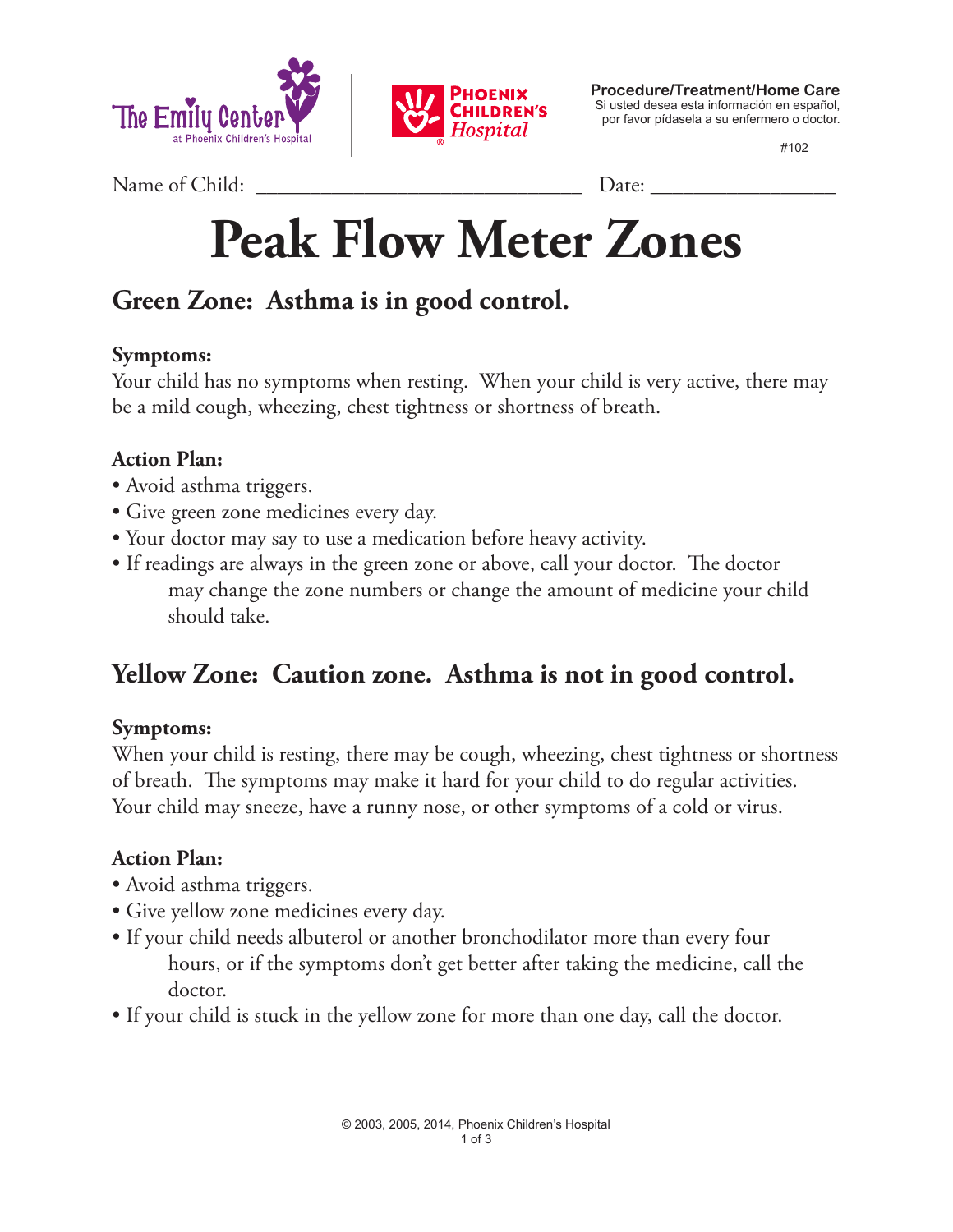# **Red Zone: Danger zone. Asthma is poorly controlled.**

#### **Symptoms:**

Watch your child closely. Your child may be short of breath, have a cough or wheeze that doesn't stop, and chest tightness. Your child may be too short of breath to talk, walk or play. Your child's skin may pull in between his or her ribs, or over the collarbone.

#### **Action Plan:**

- Avoid asthma triggers.
- See your Asthma Action Plan for what to do when in the red zone.
- Call your child's doctor. The doctor may say the child needs a steroid burst.
- If your child is in the red zone, do not send your child to school.
- Watch out for danger signs. Danger signs may be:
	- blue or pale color around the lips
	- looks too tired to breathe
	- not able to talk
	- not able to walk
	- skin sinking in between the ribs, or over the collarbone
- If your child has any of these danger signs, call your child's doctor right away. Tell the person you speak to what danger signs your child has.
- **If the doctor does not call you within 15 minutes, get emergency medical help. Call 911 or take your child to the nearest emergency room.**
- If you need help to decide what to do, call your hospital's emergency room or 911, and they will help you.

### **Now that you've read this:**

- $\Box$  Tell your nurse or doctor how you would know if your child was in the yellow zone. (Check when done.)
- $\Box$  Tell your nurse or doctor what you would do if your child was in the yellow zone. (Check when done.)
- $\Box$  Tell your nurse or doctor how you would know if your child was in the red zone. (Check when done.)
- $\Box$  Tell your nurse or doctor what you would do if your child was in the red zone. (Check when done.)